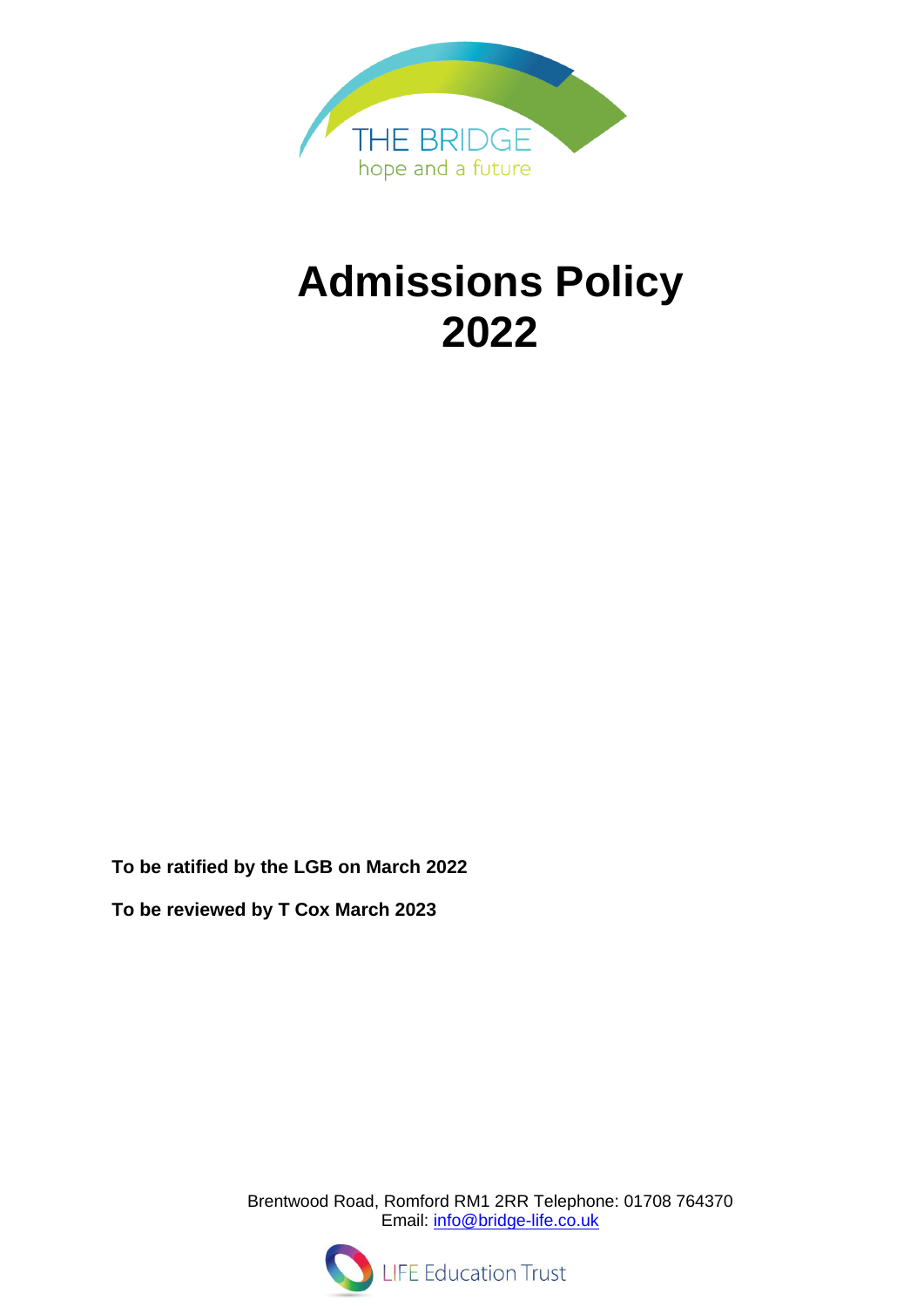

## **Policy Statement:**

The Bridge is an Independent School for students aged between 11-16 years, who are unable to access mainstream school due to their social, emotional, mental health (SEMH) and/or medical needs.

The school aims to provide students with a full time education within a supportive and nurturing environment so students feel confident to re-engage with education in a formal learning environment.

The purpose of this document is to set out the school's Admission Policy. In all instances our aim is to provide clarity and assurance that the school's admission procedures are open, honest, transparent and fair, from the point of referral to admission to The Bridge.

#### **Admission Criteria:**

For students on roll at a Havering school and/or residing in the London Borough of Havering a referral will be made by the student's registered school using Havering's Inclusion Gateway Referral Form (IGRF) accompanied by robust medical evidence from a GP, CAMHS or other medical professionals and submitted to Havering Alternative Provision. Students and their parent/carer are required to attend a meeting with a representative from Havering's Alternative Provision team before a placement is formalised. Havering Local Authority are responsible for funding the placement of Havering Students.

The Bridge can accept students from outside of the Havering Local Authority; admission via this route will be at the discretion of the Head of School and LIFE Education Trust, and subject to robust medical evidence and funding which will be provided by the referrer. Local authorities other than Havering should complete the attached referral form along with supporting medical evidence and email all correspondence to: [info@bridge-life.co.uk.](mailto:info@bridge-life.co.uk)

The Bridge also accepts students with an Educational and Healthcare Plan (EHCP) who have been identified with social, emotional, or mental health (SEMH) needs. Students who access The Bridge via this process can reside and/or attend a school outside of the Borough of Havering. Admission will always be at the discretion of the Head of School and in consultation with the school's SENCo (Special Educational Needs Coordinator) and the SEN (Special Educational Needs) Department of the referring local authority. Funding for EHCP students will come direct from the placing local authority Special Educational Needs Budget.

In this instance meetings will take place with The Head of School, The Bridge SENCo, the SEN placement team and the family prior to admission.

The Bridge does not accept referrals from parent/carers or potential students direct.

Brentwood Road, Romford RM1 2RR Telephone: 01708 764370 Email: [info@bridge-life.co.uk](mailto:info@bridge-life.co.uk)